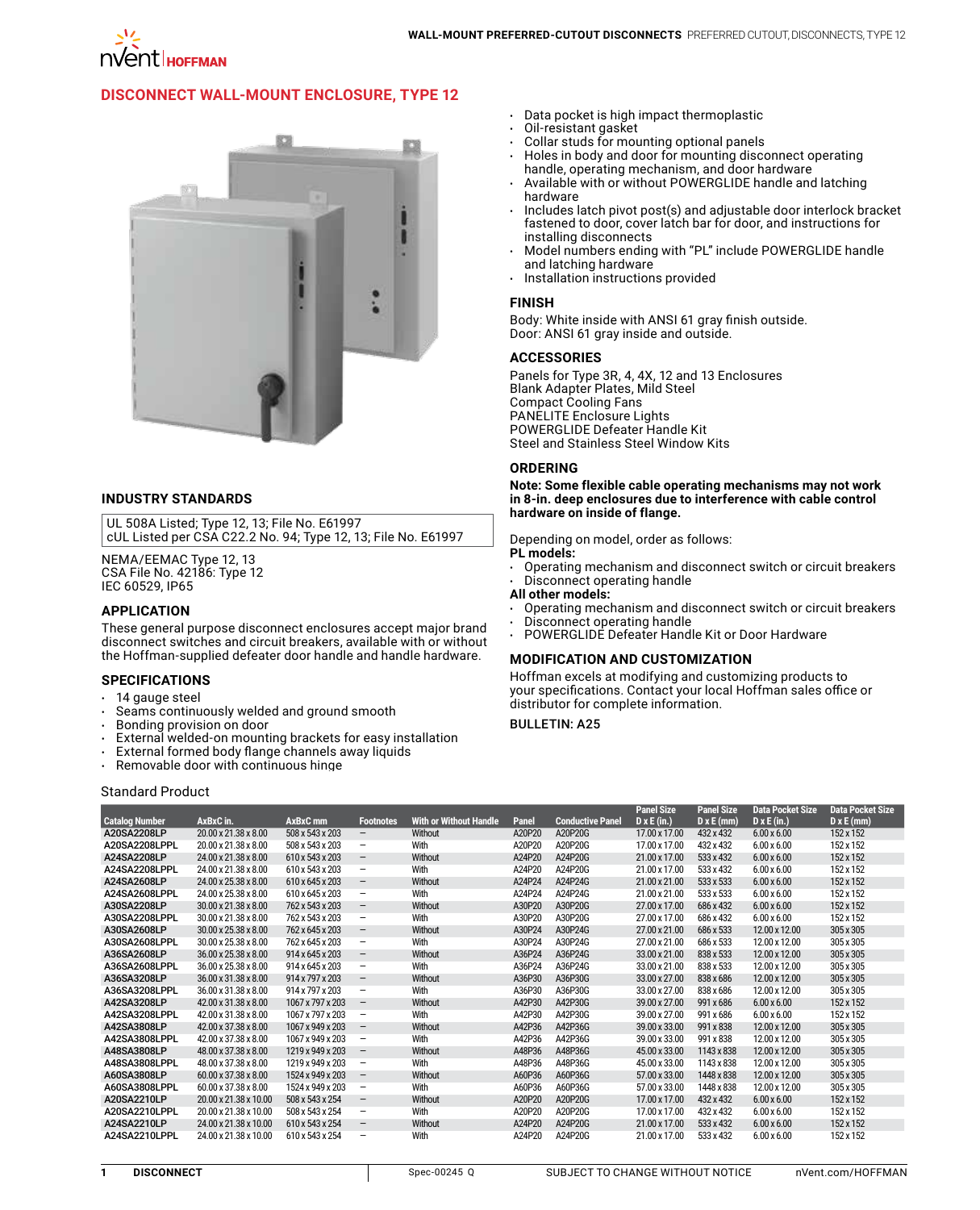

|                       |                       |                  |                          |                               |        |                         | <b>Panel Size</b>  | <b>Panel Size</b> | <b>Data Pocket Size</b> | <b>Data Pocket Size</b> |
|-----------------------|-----------------------|------------------|--------------------------|-------------------------------|--------|-------------------------|--------------------|-------------------|-------------------------|-------------------------|
| <b>Catalog Number</b> | AxBxC in.             | <b>AxBxC</b> mm  | <b>Footnotes</b>         | <b>With or Without Handle</b> | Panel  | <b>Conductive Panel</b> | $D \times E$ (in.) | $D \times E$ (mm) | $D \times E$ (in.)      | $D \times E$ (mm)       |
| A24SA2610LP           | 24.00 x 25.38 x 10.00 | 610 x 645 x 254  | $\overline{\phantom{m}}$ | Without                       | A24P24 | A24P24G                 | 21.00 x 21.00      | 533 x 533         | $6.00 \times 6.00$      | 152 x 152               |
| A24SA2610LPPL         | 24.00 x 25.38 x 10.00 | 610 x 645 x 254  | $\overline{\phantom{a}}$ | With                          | A24P24 | A24P24G                 | 21.00 x 21.00      | 533 x 533         | $6.00 \times 6.00$      | 152 x 152               |
| A30SA2210LP           | 30.00 x 21.38 x 10.00 | 762 x 543 x 254  | $\overline{\phantom{m}}$ | Without                       | A30P20 | A30P20G                 | 27.00 x 17.00      | 686 x 432         | $6.00 \times 6.00$      | 152 x 152               |
| A30SA2210LPPL         | 30.00 x 21.38 x 10.00 | 762 x 543 x 254  | $\overline{\phantom{a}}$ | With                          | A30P20 | A30P20G                 | 27.00 x 17.00      | 686 x 432         | $6.00 \times 6.00$      | 152 x 152               |
| A30SA2610LP           | 30.00 x 25.38 x 10.00 | 762 x 645 x 254  | $\overline{\phantom{m}}$ | Without                       | A30P24 | A30P24G                 | 27.00 x 21.00      | 686 x 533         | 12.00 x 12.00           | 305 x 305               |
| A30SA2610LPPL         | 30.00 x 25.38 x 10.00 | 762 x 645 x 254  | $\overline{\phantom{a}}$ | With                          | A30P24 | A30P24G                 | 27.00 x 21.00      | 686 x 533         | 12.00 x 12.00           | 305 x 305               |
| A36SA2610LP           | 36.00 x 25.38 x 10.00 | 914 x 645 x 254  | $\overline{\phantom{m}}$ | Without                       | A36P24 | A36P24G                 | 33.00 x 21.00      | 838 x 533         | 12.00 x 12.00           | 305 x 305               |
| A36SA2610LPPL         | 36.00 x 25.38 x 10.00 | 914 x 645 x 254  | $\overline{\phantom{a}}$ | With                          | A36P24 | A36P24G                 | 33.00 x 21.00      | 838 x 533         | 12.00 x 12.00           | 305 x 305               |
| A36SA3210LP           | 36.00 x 31.38 x 10.00 | 914 x 797 x 254  | $\overline{\phantom{a}}$ | Without                       | A36P30 | A36P30G                 | 33.00 x 27.00      | 838 x 686         | 12.00 x 12.00           | 305 x 305               |
| A36SA3210LPPL         | 36.00 x 31.38 x 10.00 | 914 x 797 x 254  | $\overline{\phantom{m}}$ | With                          | A36P30 | A36P30G                 | 33.00 x 27.00      | 838 x 686         | 12.00 x 12.00           | 305 x 305               |
| A42SA3210LP           | 42.00 x 31.38 x 10.00 | 1067 x 797 x 254 | $\overline{\phantom{a}}$ | Without                       | A42P30 | A42P30G                 | 39.00 x 27.00      | 991 x 686         | $6.00 \times 6.00$      | 152 x 152               |
| A42SA3210LPPL         | 42.00 x 31.38 x 10.00 | 1067 x 797 x 254 | $\overline{\phantom{a}}$ | With                          | A42P30 | A42P30G                 | 39.00 x 27.00      | 991 x 686         | $6.00 \times 6.00$      | 152 x 152               |
| A42SA3810LP           | 42.00 x 37.38 x 10.00 | 1067 x 949 x 254 | $\overline{\phantom{a}}$ | Without                       | A42P36 | A42P36G                 | 39.00 x 33.00      | 991 x 838         | 12.00 x 12.00           | 305 x 305               |
| A42SA3810LPPL         | 42.00 x 37.38 x 10.00 | 1067 x 949 x 254 | $\overline{\phantom{a}}$ | With                          | A42P36 | A42P36G                 | 39.00 x 33.00      | 991 x 838         | 12.00 x 12.00           | 305 x 305               |
| A48SA2610LPPL         | 48.00 x 25.38 x 10.00 | 1219 x 645 x 254 | $\overline{\phantom{a}}$ | With                          | A48P24 | A48P24G                 | 45.00 x 21.00      | 1143 x 533        | 12.00 x 12.00           | 305 x 305               |
| A48SA3810LP           | 48.00 x 37.38 x 10.00 | 1219 x 949 x 254 | $\overline{\phantom{a}}$ | Without                       | A48P36 | A48P36G                 | 45.00 x 33.00      | 1143 x 838        | 12.00 x 12.00           | 305 x 305               |
| A48SA3810LPPL         | 48.00 x 37.38 x 10.00 | 1219 x 949 x 254 | $\overline{\phantom{a}}$ | With                          | A48P36 | A48P36G                 | 45.00 x 33.00      | 1143 x 838        | 12.00 x 12.00           | 305 x 305               |
| A60SA3810LP           | 60.00 x 37.38 x 10.00 | 1524 x 949 x 254 | $\overline{\phantom{a}}$ | Without                       | A60P36 | A60P36G                 | 57.00 x 33.00      | 1448 x 838        | 12.00 x 12.00           | 305 x 305               |
| A60SA3810LPPL         | 60.00 x 37.38 x 10.00 | 1524 x 949 x 254 | $\overline{\phantom{a}}$ | With                          | A60P36 | A60P36G                 | 57.00 x 33.00      | 1448 x 838        | 12.00 x 12.00           | 305 x 305               |
| A60SA3812LPPL         | 60.00 x 37.38 x 12.00 | 1524 x 949 x 305 | $\overline{\phantom{a}}$ | With                          | A60P36 | A60P36G                 | 57.00 x 33.00      | 1448 x 838        | 12.00 x 12.00           | 305 x 305               |
| A36SA3216LPPL         | 36.00 x 31.38 x 16.00 | 914 x 797 x 406  | $\overline{\phantom{m}}$ | With                          | A36P30 | A36P30G                 | 33.00 x 27.00      | 838 x 686         | 12.00 x 12.00           | 305 x 305               |
| A42SA3216LPPL         | 42.00 x 31.38 x 16.00 | 1067 x 797 x 406 | $\overline{\phantom{a}}$ | With                          | A42P30 | A42P30G                 | 39.00 x 27.00      | 991 x 686         | $6.00 \times 6.00$      | 152 x 152               |
| A42SA3816LPPL         | 42.00 x 37.38 x 16.00 | 1067 x 949 x 406 | $\overline{\phantom{m}}$ | With                          | A42P36 | A42P36G                 | 39.00 x 33.00      | 991 x 838         | 12.00 x 12.00           | 305 x 305               |
| A48SA3816LPPL         | 48.00 x 37.38 x 16.00 | 1219 x 949 x 406 | $\overline{\phantom{a}}$ | With                          | A48P36 | A48P36G                 | 45.00 x 33.00      | 1143 x 838        | 12.00 x 12.00           | 305 x 305               |
| A60SA3816LP           | 60.00 x 37.38 x 16.00 | 1524 x 949 x 406 | $\overline{\phantom{a}}$ | Without                       | A60P36 | A60P36G                 | 57.00 x 33.00      | 1448 x 838        | 12.00 x 12.00           | 305 x 305               |
| A60SA3816LPPL         | 60.00 x 37.38 x 16.00 | 1524 x 949 x 406 | $\overline{\phantom{a}}$ | With                          | A60P36 | A60P36G                 | 57.00 x 33.00      | 1448 x 838        | 12.00 x 12.00           | 305 x 305               |
| A30SA2612LP           | 30.00 x 25.38 x 12.00 | 762 x 645 x 305  | a                        | Without                       | A30P24 | A30P24G                 | 27.00 x 21.00      | 686 x 533         | 12.00 x 12.00           | 305 x 305               |
| A30SA2612LPPL         | 30.00 x 25.38 x 12.00 | 762 x 645 x 305  | a                        | With                          | A30P24 | A30P24G                 | 27.00 x 21.00      | 686 x 533         | 12.00 x 12.00           | 305 x 305               |
| A36SA3212LP           | 36.00 x 31.38 x 12.00 | 914 x 797 x 305  | a                        | Without                       | A36P30 | A36P30G                 | 33.00 x 27.00      | 838 x 686         | 12.00 x 12.00           | 305 x 305               |
| A36SA3212LPPL         | 36.00 x 31.38 x 12.00 | 914 x 797 x 305  | a                        | With                          | A36P30 | A36P30G                 | 33.00 x 27.00      | 838 x 686         | 12.00 x 12.00           | 305 x 305               |
| A42SA3212LP           | 42.00 x 31.38 x 12.00 | 1067 x 797 x 305 | a                        | Without                       | A42P30 | A42P30G                 | 39.00 x 27.00      | 991 x 686         | $6.00 \times 6.00$      | 152 x 152               |
| A42SA3212LPPL         | 42.00 x 31.38 x 12.00 | 1067 x 797 x 305 | a                        | With                          | A42P30 | A42P30G                 | 39.00 x 27.00      | 991 x 686         | $6.00 \times 6.00$      | 152 x 152               |
| A42SA3812LP           | 42.00 x 37.38 x 12.00 | 1067 x 949 x 305 | a                        | Without                       | A42P36 | A42P36G                 | 39.00 x 33.00      | 991 x 838         | 12.00 x 12.00           | 305 x 305               |
| A42SA3812LPPL         | 42.00 x 37.38 x 12.00 | 1067 x 949 x 305 | a                        | With                          | A42P36 | A42P36G                 | 39.00 x 33.00      | 991 x 838         | 12.00 x 12.00           | 305 x 305               |
| A48SA3812LP           | 48.00 x 37.38 x 12.00 | 1219 x 949 x 305 | $\mathsf{a}$             | Without                       | A48P36 | A48P36G                 | 45.00 x 33.00      | 1143 x 838        | 12.00 x 12.00           | 305 x 305               |
| A48SA3812LPPL         | 48.00 x 37.38 x 12.00 | 1219 x 949 x 305 | a                        | With                          | A48P36 | A48P36G                 | 45.00 x 33.00      | 1143 x 838        | 12.00 x 12.00           | 305 x 305               |
| A60SA3812LP           | 60.00 x 37.38 x 12.00 | 1524 x 949 x 305 | a                        | Without                       | A60P36 | A60P36G                 | 57.00 x 33.00      | 1448 x 838        | 12.00 x 12.00           | 305 x 305               |
| A36SA3216LP           | 36.00 x 31.38 x 16.00 | 914 x 797 x 406  | a                        | Without                       | A36P30 | A36P30G                 | 33.00 x 27.00      | 838 x 686         | 12.00 x 12.00           | 305 x 305               |
| A48SA3816LP           | 48.00 x 37.38 x 16.00 | 1219 x 949 x 406 | a                        | Without                       | A48P36 | A48P36G                 | 45.00 x 33.00      | 1143 x 838        | 12.00 x 12.00           | 305 x 305               |
| A60SA3812A24LP        | 60.00 x 37.38 x 12.00 | 1524 x 949 x 305 | b                        | Without                       | A60P36 | A60P36G                 | 57.00 x 33.00      | 1448 x 838        | 12.00 x 12.00           | 305 x 305               |

<sup>a</sup>When using a Siemens ITE circuit breaker and an enclosure with an A dimension of 30-, 36- or 42-in., verify the amount of wire bend space required for both the line and load sides. Enclosures 12- and 16-in. deep can be

<sup>b</sup>Catalog number A60SA3812A24LP enclosure will receive only 400 A and 600 A Allen-Bradley Bulletin 1494V disconnect switches, and Siemens ITE 800 Amp and 1200 Amp circuit breakers. The 400 Amp and 600 Amp Allen-<br>Bradley d

Purchase panels separately.

NOTE: nVent HOFFMAN cannot guarantee compatibility of disconnect configurations with third-party latching. Please work with your local nVent HOFFMAN distributor or contact nVent HOFFMAN Technical Support, 763-422-2175,<br>Tec

# Table 430.10(B) **Minimum Wire Bending Space at the Terminals of Enclosed Motor Controllers**

| <b>Size of Wire (AWG or kcmil)</b> | <b>Wires per Terminal 1 (mm)</b> | Wires per Terminal 1 (in.) | <b>Wires per Terminal 2(mm)</b> | Wires per Terminal 2 (in.) |
|------------------------------------|----------------------------------|----------------------------|---------------------------------|----------------------------|
| $14-10$                            | Not specified                    | Not specified              |                                 |                            |
| $8-6$                              | 30                               |                            |                                 | -                          |
| $4-3$                              | 50                               |                            |                                 | $\overline{\phantom{a}}$   |
|                                    | 65                               | 2.5                        |                                 | -                          |
|                                    | 75                               |                            | $\qquad \qquad \blacksquare$    |                            |
| 1/0                                | 125                              |                            | 125                             |                            |
| 2/0                                | 150                              |                            | 150                             |                            |
| $3/0 - 4/0$                        | 175                              |                            | 175                             |                            |
| 250                                | 200                              |                            | 200                             |                            |
| 300                                | 250                              | 10                         | 250                             |                            |
| 350-500                            | 300                              | 12                         | 300                             | 12                         |
| 600-700                            | 350                              |                            | 400                             |                            |
| 750-900                            | 450                              | 18                         | 475                             |                            |

This table is reproduced with permission from NRPA 2005-70, National Electrical Code, copyright 2005, National Fire Protection Association, Quincy, MA 02269. This reprinted material is not the complete<br>and official positio

Where provision for 3 or more wires per terminal exists, the minimum wire bending space shall be in accordance with the requirements of Article 312.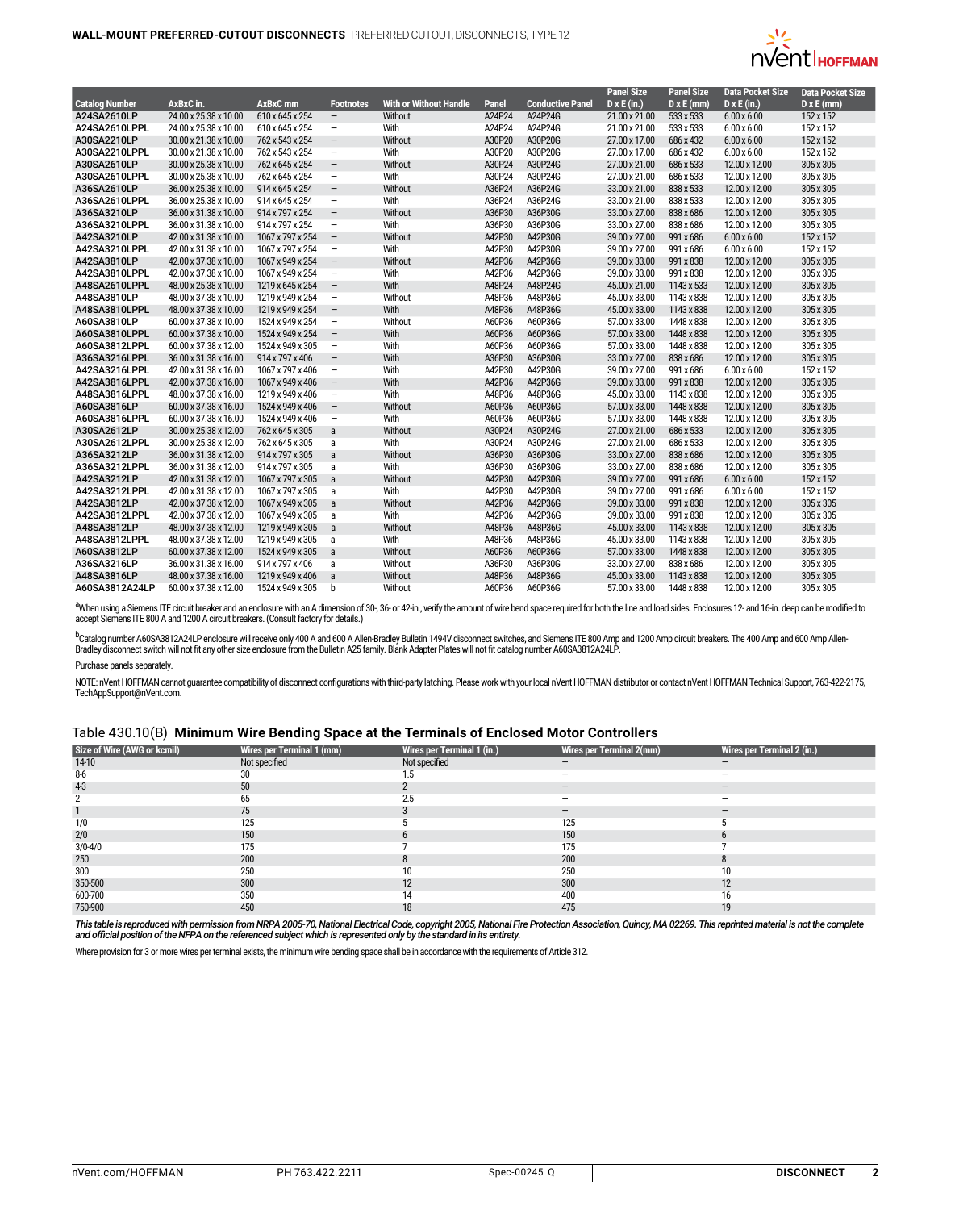



SECTION X-X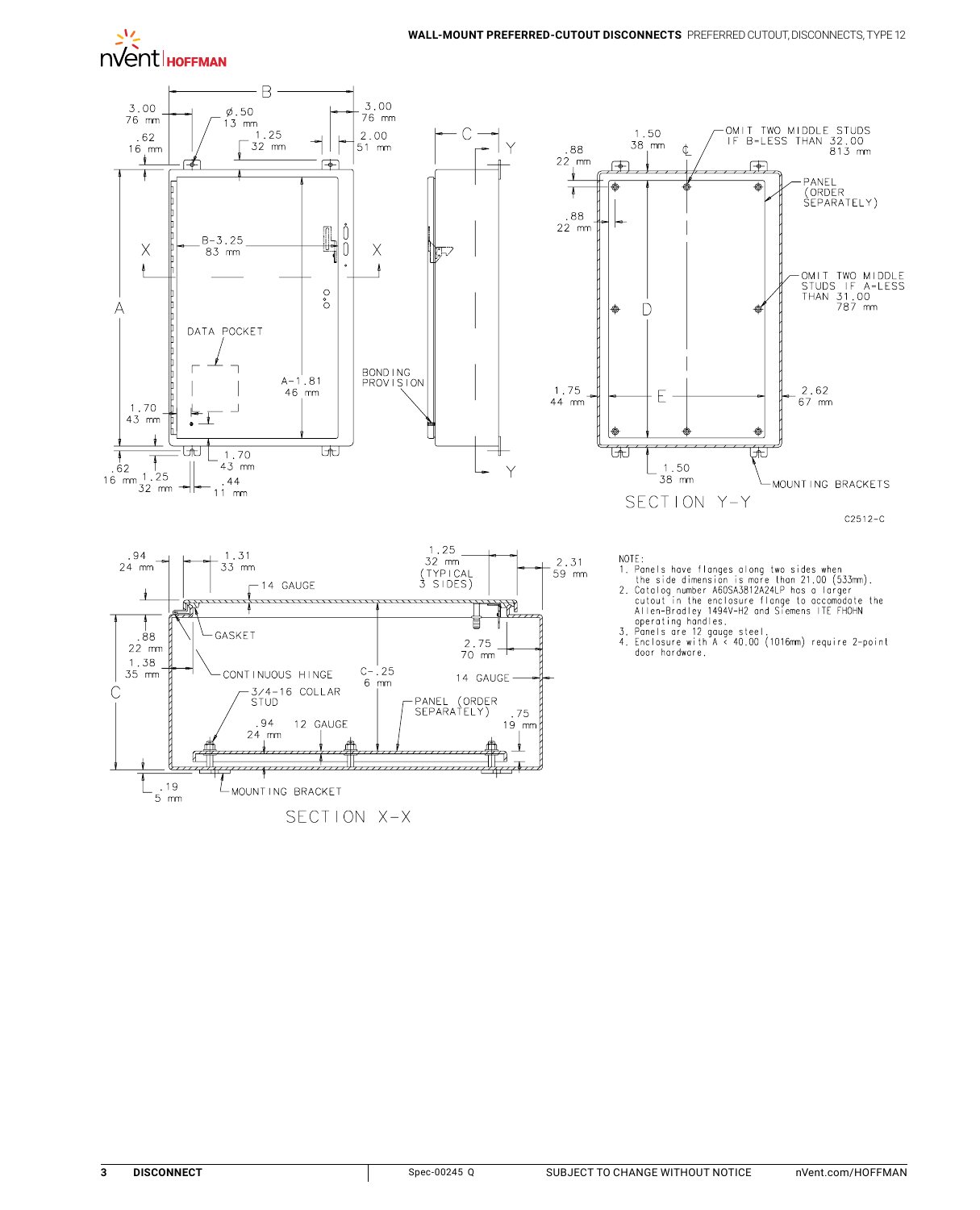

# **Disconnect Mounting Space**

Disconnects will occupy space on panel shown by dimensions E1, F1 and G1 in Disconnect Mounting Space diagram. Wiring space W1 is available when disconnect is installed in the enclosure. E1 = 4.75 in. (121 mm) when C = 8.00 in. (203 mm) E1 = 7.09 in. (180 mm) when C = 10.00 in. (254 mm) E1 = 11.62 in. (294 mm) when C = 12.00 in. (305 mm) E1 = 11.62 in. (294 mm) when C = 16.00 in. (406 mm) E1 = 18.38 in. (467 mm) for A60SA3812A24LP W1 = Wiring Space.

*See Technical Information for wire bend space.* 

Refer to *NATIONAL ELECTRICAL CODE 2005* article 430.10(B) for wiring space required for line side conductors to be connected to disconnect.

**Verify your application to determine if wiring space is adequate.**



**POWERGLIDE [Defeater Handle Kit](http://hoffman.nvent.com/en/hoffman/POWERGLIDE-Defeater-Handle-Kit)**



This clockwise defeater model includes door hardware for Bulletin A25 enclosures.

BULLETIN: A80

**Catalog Num**<br>**AL55CWD** Medium POWERGLIDE Handle - Clockwise opening with defeater and door hardw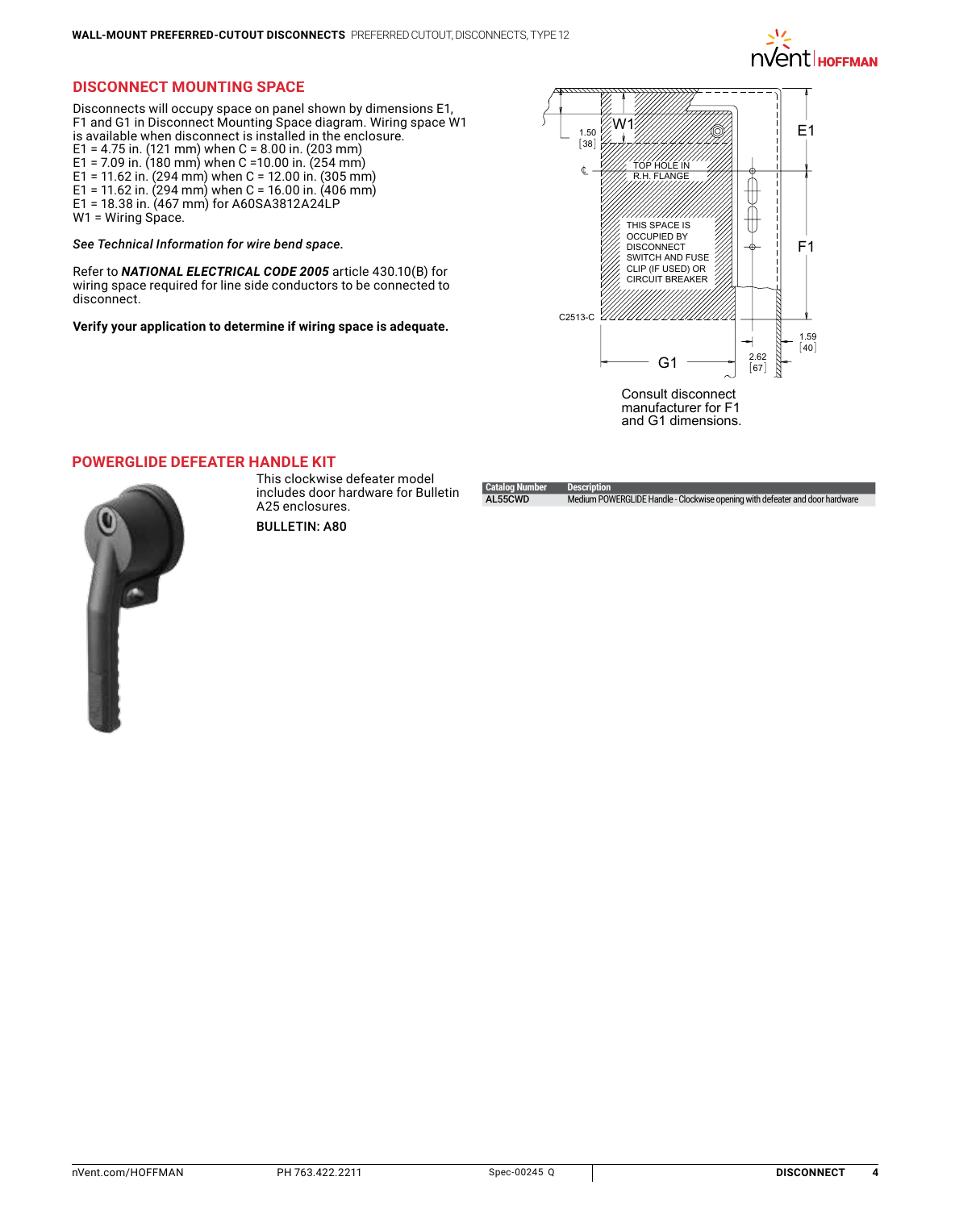

#### **APPLICATION**

Enclosures having the preferred cutout are sized for use with up to 200A disconnect switches and up to 400A circuit breakers unless otherwise specified. The preferred cutout accepts the smaller operating handle whose mounting hole centers are 4.688 in. apart. Preferred cutouts are standard in mild steel wall-mount enclosures, modular enclosures and some select large mild steel enclosures. They are also present on all standard stainless steel offerings. Mild steel operator adapter plates with brand specific preferred cutouts are available for enclosures with a rectangular universal cutout.

Preferred cutouts are designed to house the following:

#### **Allen-Bradley**

- Bulletin 1494U universal disconnect switches with flange-mount handles for either variable-depth, cable-operated mechanisms
- Bulletin 1494V disconnect switches with flange-mount variabledepth operating mechanisms and Bulletin 1494V flange-mount variable-depth operating mechanisms for circuit breakers
- Bulletin 140U flexible cable operating mechanisms for 140U molded case circuit breakers
- Bulletin 140G flexible cable and variable-depth, flange-mount, molded case circuit breakers
- Bulletin 1494C cable-operated disconnect switches with flangemount handles
- Bulletin 194RC cable-operated flange-mount handles for use with the NFPA 79 compliant 194R IEC rotary disconnect switches

*Allen-Bradley Bulletin 1494V-R1, -R2 and -W2 operating handles and Allen-Bradley Bulletin 1494F disconnect devices or Bulletin 1494D circuit breaker operators will NOT fit these enclosures.*

**ABB Controls** flange-mount variable-depth operating mechanisms for disconnect switches and circuit breakers. Also the cable version for circuit breakers.

**Eaton Cutler-Hammer** Type C361 flange-mount variable-depth operating mechanisms with disconnect switches and Type C371 flange-mount variable-depth operating mechanisms for circuit breakers.

**General Electric** Type STDA flange handles and variable-depth operating mechanisms for disconnect switches and circuit breakers. Also SPECTRAFLEX cable operators for circuit breakers.

**Siemens ITE** MAX FLEX® flange-mount variable-depth operating handles for circuit breakers.

**Schneider** Square D® Class 9422 disconnect switches with flangemount variable-depth operating mechanisms or cable mechanisms and Class 9422 flange-mount variable-depth operating mechanisms or cable mechanisms for circuit breakers. *These enclosures will NOT accept Square D Class 9422 bracket-*

*mounted disconnect devices, Class 9422TG1 or TG2 devices.* 

### **ORDERING**

The disconnect switch, operating handle, and operating mechanism must be ordered from disconnect equipment supplier. See Technical Information in the nVent HOFFMAN Specifier's Guide for wire bend space available when various manufacturers' disconnect switches are installed. Check the enclosure dimension drawings to verify the chosen disconnect switch will fit in the enclosure.